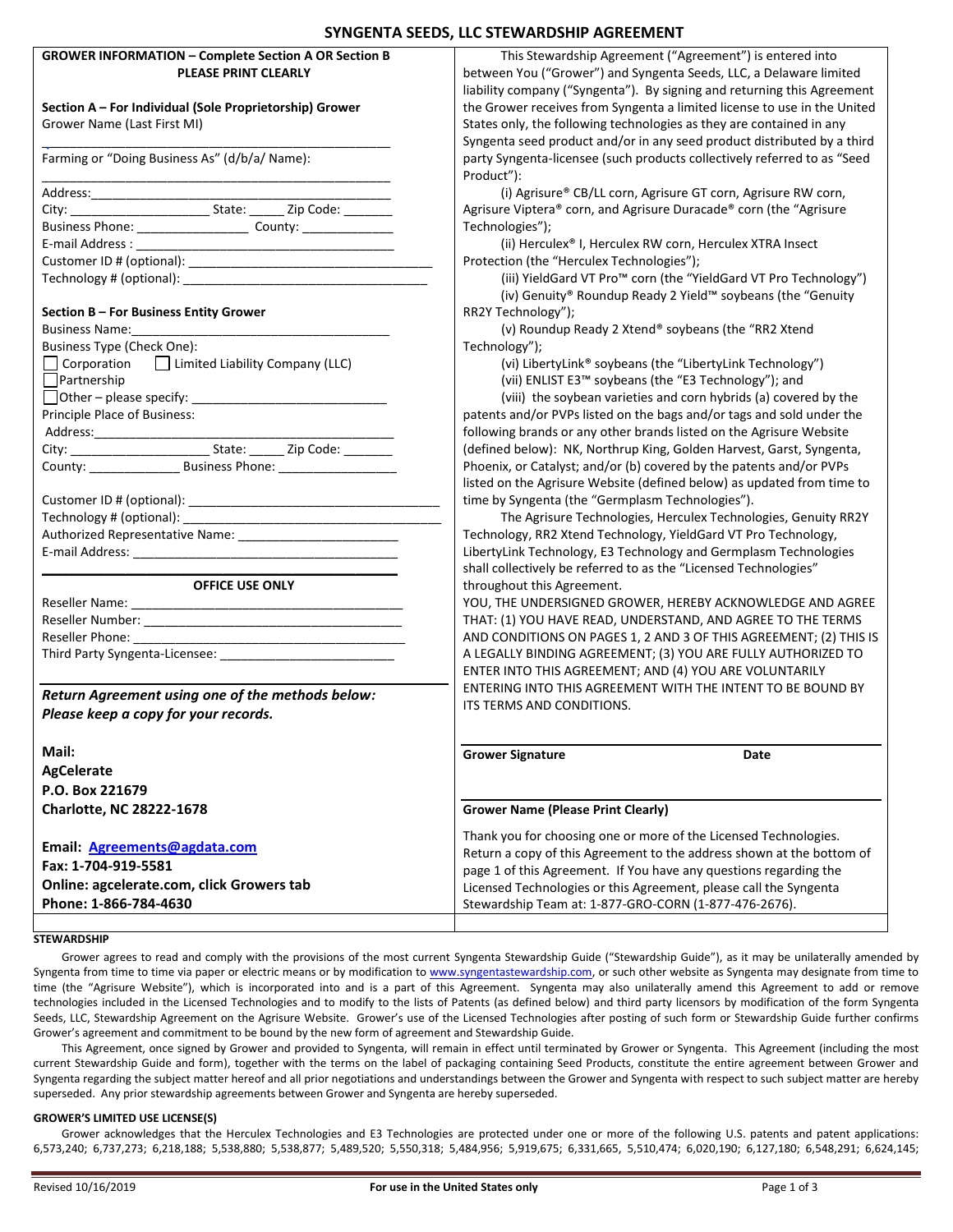6,340,593; 6,893,872; 6,083,499; 6,900,371; 6,943,282; 8,283,522; 8,916,752; 10,167,483; 8,460,891; 9,371,394; 9,540,655; 17/0211087; 10,400,250 and 16/434,995 (collectively referred to as the "DAS Patents").

Grower acknowledges that the Genuity RR2Y Technologies,RR2 Xtend Technologies and YieldGard VT Pro Technologies are protected under one or more of the following U.S. patents: 5,717,084; 5,728,925; 6,660,911; 6,949,696; 7,141,722; 7,608,761; 7,632,985, 7,812,224; 7,838,729; 7,884,262; 8,119,380; 8,501,407; 8,629,323 RE 39,247; 8,062,840; 8,581,047; 9,428,765; 10,006,046; 8,034,997 and 8,344,207 (collectively referred to as the "Monsanto Patents").

Grower acknowledges that the LibertyLink Technologies are protected under one or more of the following U.S. patents: 7,112,665, 5,646,024, 5,561,236, 5,908,810, and 5,739,082 and may also be subject to other intellectual property rights (hereafter referred to as the "Bayer Patents").

The DAS Patents, the Monsanto Patents, the Bayer Patents and the patents, patent applications, and PVPs owned or controlled by Syngenta and/or its affiliates which cover the Agrisure Technologies and the Germplasm Technologies are collectively referred to as the "Patents."

Upon receipt by Syngenta of this Agreement signed by Grower, Grower is granted, under the applicable Patents, a limited use license to plant corn and soybean Seed Products containing the Licensed Technologies purchased in the United States to produce a single commercial grain crop in the United States under the terms and conditions of this Agreement. Any modification to such Agreement by Grower is void. Such limited use licenses granted by Dow AgroSciences, Bayer CropScience or Monsanto are provided through Syngenta as Syngenta is authorized to act on behalf of Dow AgroSciences, Bayer CropScience and Monsanto for that purpose.

## **GROWER RESPONSIBILITIES** Grower agrees to:

• Channel grain produced from Seed Products (whether corn or soybeans) to appropriate markets as necessary to prevent movement to markets where the grain has not yet received regulatory approval for import;

- Use Seed Products solely for planting a single commercial corn or soybean crop;
- Not supply, transfer, license or sublicense any Seed Products to any other person or entity for planting or any other purpose;
- Not to save any grain produced from Seed Products for planting by Grower or any other person or entity;

Not to use or allow others to use Seed Products, grain produced from Seed Products, the Licensed Technologies or any plant material containing the Licensed Technologies for crop breeding, research (including, without limitation, agronomic testing or generation of cooperative data against corn or soybean seed containing non-Licensed Technologies), generation of registration data or Seed production (unless Grower has entered into a valid, written agreement with Syngenta or a licensed seed company expressly authorizing one of more of these actions or for the limited purpose of conducting field evaluation research trials solely as set forth on "Plot Seed" and/or "Sample Seed" bags of Seed Products provided to Grower by Syngenta); and

• Abide by the terms of the Stewardship Guide (including Insect Resistance Management programs for Licensed Technologies), as it may be amended from time to time as described above, and cause its employees and representatives to do the same.

#### **TERM AND TERMINATION**

 Either party may terminate this Agreement at any time for any reason by sending written notice of termination to the other party at the address for such party specified herein. In the case of termination of this Agreement by Grower, such notice of termination must include Grower's full name and address.

 If Grower violates the terms of this Agreement, in addition to other remedies available to Syngenta and any owner of the Patents listed above, Grower may forfeit any right to obtain a license to the Licensed Technologies in the future.

 Upon termination of this Agreement, Grower will no longer have a right to use Seed Products or Licensed Technologies, however, Grower's obligations (including but not limited to the above Grower Responsibilities) and Syngenta's rights that arose under this Agreement prior to termination will continue in effect.

#### **GENERAL PROVISIONS**

• Grower understands that grain harvested from corn hybrids containing Agrisure Technologies, YieldGard VT Pro Technologies and Herculex Technologies, or soybean varieties containing the Genuity RR2Y Technology, RR2 Xtend Technology, LibertyLink Technology, or E3 Technology may not be fully approved for all grain exports markets. For more information on Grower's grain marketing options, go to [www.biotradestatus.com.](http://www.biotradestatus.com/)

- Grower's rights may not be transferred to any other person or entity without the prior written consent of Syngenta. Any such attempted assignment is void.
- If any provision(s) of this Agreement is determined to be void or unenforceable, the remaining provisions shall remain in full force and effect.

• Grower consents to Syngenta, its representatives and the representatives of any owner of the Patents listed above: (i) entering upon Grower's land where the Licensed Technologies have been planted in prior years or are growing as well as the refuge area for purposes of examining the land, examining Grower's crop, taking samples thereof and testing such samples; (ii) reviewing the Farm Service Agency crop reporting information, including Forms 578 and corresponding aerial photographs; and (iii) obtaining copies of invoices of Grower seed and chemical transactions from Grower's seed and/or chemical dealer.

• Grower agrees that Syngenta and any owners of the Patents shall be entitled to recover any costs or expenses, including reasonable attorneys fees, incurred in enforcing its or their rights under this Agreement.

• The failure of Syngenta or any owners of Patents to exercise one or more of its or their rights under this Agreement on one or more occasions shall not be deemed a waiver on the part of Syngenta or such Patent owner to exercise such right(s) on one or more subsequent occasions.

• Grower agrees that, should any GROWER INFORMATION provided above change, Grower will promptly provide Syngenta with Grower's updated information at the Syngenta address provided above.

#### **LIMITATIONS OF WARRANTIES AND REMEDIES**

Syngenta makes no warranty with regard to the Seed Products or Licensed Technologies except as set forth on the label of the packaging of each unit of Seed Product containing the Licensed Technologies. This warranty applies only to the Licensed Technologies contained in Seed Products that have been purchased from Syngenta, seed companies licensed by Syngenta, or their authorized dealers or distributors. THIS WARRANTY IS IN LIEU OF ALL OTHER WARRANTIES, EXPRESS OR IMPLIED, INCLUDING WARRANTIES OF MERCHANTABILITY, FITNESS FOR A PARTICULAR PURPOSE, NON-INFRINGEMENT OF THIRD PARTY PATENTS, AND ANY WARRANTIES ARISING OUT OF COURSE OF DEALING, COURSE OF PERFORMANCE OR USAGE OF TRADE, ALL OF WHICH ARE HEREBY EXPRESSLY DISCLAIMED. THIS WARRANTY IS VOID IF THE SEED PRODUCT IS TREATED OR REPACKAGED BY ANY PARTY OTHER THAN SYNGENTA. TO THE EXTENT PERMITTED BY STATE AND FEDERAL SEED LAWS ALL SEED PRODUCT SOLD BY SYNGENTA IS SOLD AS IS. THERE ARE NO WARRANTIES WHICH EXTEND BEYOND THE DESCRIPTION ON THE LABEL OF THE PACKAGING OF EACH UNIT OF SEED PRODUCT.

Syngenta must have prompt notice of any claim arising from the Seed Products or Licensed Technologies so that an immediate inspection of any allegedly affected Seed Product or crop can be made. Grower has thirty (30) days from discovery of a condition that may lead to a claim to report such condition to Syngenta. Grower acknowledges that time is of the essence in reporting a condition, and that Syngenta would be prejudiced if unable to inspect the condition in a timely manner, Reporting any such condition within thirty (30) days of discovery is a condition precedent to any claim against Syngenta arising from such condition. All claims must be filed within one year from the date the Seed Product was acquired by Grower or the claim is barred. GROWER'S EXCLUSIVE REMEDY AND SYNGENTA'S SOLE LIABILITY FOR ANY CLAIM OR LOSS, INCLUDING, WITHOUT LIMITATION, CLAIMS RESULTING FROM BREACH OF WARRANTY, BREACH OF CONTRACT, TORT, STRICT LIABILITY OR NEGLIGENCE, SHALL BE LIMITED TO REPAYMENT OF THE AMOUNT OF THE PURCHASE OR LICENSE PRICE OF THE SEED PRODUCT. IN NO EVENT SHALL SYNGENTA, ITS DISTRIBUTORS, OR DEALERS BE LIABLE FOR ANY INCIDENTAL, SPECIAL, PUNITIVE, OR CONSEQUENTIAL DAMAGES.

## **THIRD PARTY TRAIT PROVIDERS / INTENDED BENEFICIARIES**

Grower acknowledges and agrees that this Agreement is entered into for the benefit of third party trait providers (e.g., Dow AgroSciences, Bayer CropScience and Monsanto Company), to the extent their Licensed Technologies are contained in any Seed Products used by Grower. Grower further acknowledges and agrees these third party trait providers are intended third party beneficiaries of this Agreement entitled to enforce its provisions, as they may pertain to their respective traits, against Grower including maintaining legal actions directly against Growers for breach of this Agreement including, but not limited to, breach of the Grower Responsibilities section.